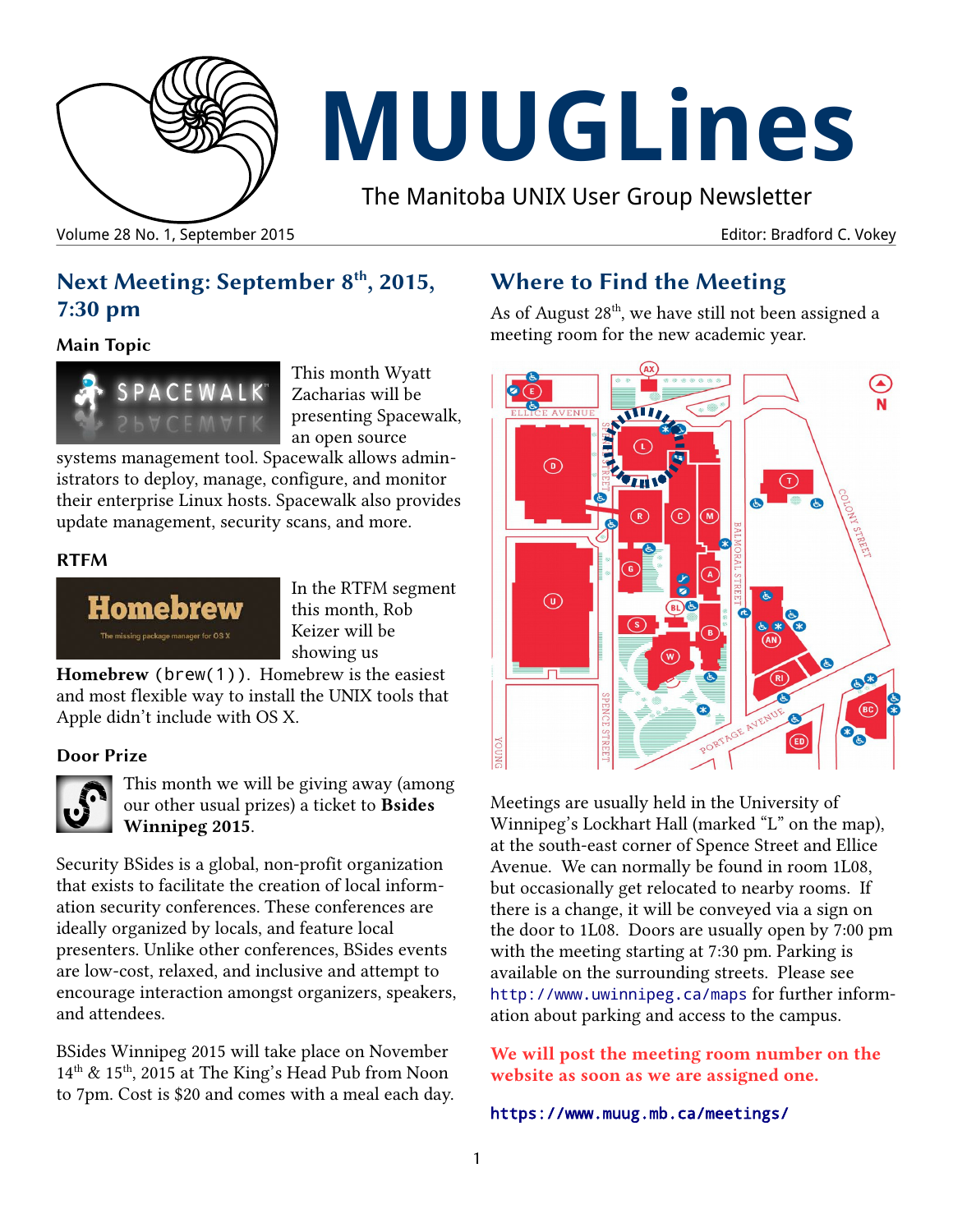## **Bcachefs, a new speed-focus Linux file system**

Ex-Google engineer Kent Overstreet is developing a new file system for Linux called Bcache File



System (Bcachefs). Right now he is looking for other like minded Linux developers to help him test it and suggest further modifications required.

With so many working file systems already available, Linux users may ask why create a new file system? On his blog, Overstreet explains the need for Bcache,

*"Well, years ago (going back to when I was still at Google), I and the other people working on bcache realized that what we were working on was, almost by accident, a good chunk of the functionality of a full blown filesystem – and there was a really clean and elegant design to be had there if we took it and ran with it. And a fast one – the main goal of bcachefs to match ext4 and xfs on performance and reliability, but with the features of btrfs/zfs."*

*"It's taken a long time to get to this point – longer than I would have guessed if you'd asked me back when we first started talking about it – but I'm pretty damn proud of where it's at now."*

Overstreet explained that the main goal of Bcachefs is to match the speed of the traditional Linux file systems (Ext4) with the advanced scalability and reliability of newer file systems such as Btrfs and XFS.

Over the years, need for speed and stability has caused many organizations and users to move towards other file systems, such as Btrfs or XFS which can handle very large amounts of data, or to use advanced techniques in ensuring data integrity.

Overstreet says Bcachefs will solve all these problems because it will come with all the modern capabilities one would expect from a Copy on Write file system with features such as checksum, compression, support for multiple storage devices

and caching. Another feature will be erasure coding, which is a method of writing data across the disk in multiple locations so it can be reassembled should bits of the data get corrupted and can't be read. Overstreet says that Bcachefs is in development mode and "all kinds of other nifty features," will be added soon.

Overstreet showed the benchmark results of the new file system with Bcachefs delivering compelling throughput compared to ext4 and significantly faster speeds than btrfs in most instances.

There are a still a number of limitations of the new software, Overstreet pointed out. For one, the file system requires about 20% of the disk to perform operations. Also, the time it takes to mount the file system, or make it available to an operating system, may take longer than other file systems.

*"My main priority is getting the code sufficiently stable and tested for production use, probably the #2 priority is snapshots," concluded Overstreet. "Bcachefs won't be done in a month (or a year), but I do want to see it out there and getting used."*

Overstreet has invited Linux developers to try it out to find bugs and also suggest any modifications.

More on bcache and bcachefs: <http://bcache.evilpiepirate.org/>

Original article: [http://www.techworm.net/2015/08/ex-google](http://www.techworm.net/2015/08/ex-google-engineer-unveils-bcache-new-file-system-for-linux.html)[engineer-unveils-bcache-new-file-system](http://www.techworm.net/2015/08/ex-google-engineer-unveils-bcache-new-file-system-for-linux.html)[for-linux.html](http://www.techworm.net/2015/08/ex-google-engineer-unveils-bcache-new-file-system-for-linux.html)

### **MUUG Has A New Mailing Address**

 After more than 27 years MUUG has finally decided that renting a PO BOX for our physical mail is no longer justified (sorry Canada Post). Our new mailing address is now:



Manitoba UNIX User Group c/o Gilbert Detillieux Computer Science, E2-445 EITC University of Manitoba Winnipeg MB R3T 2N2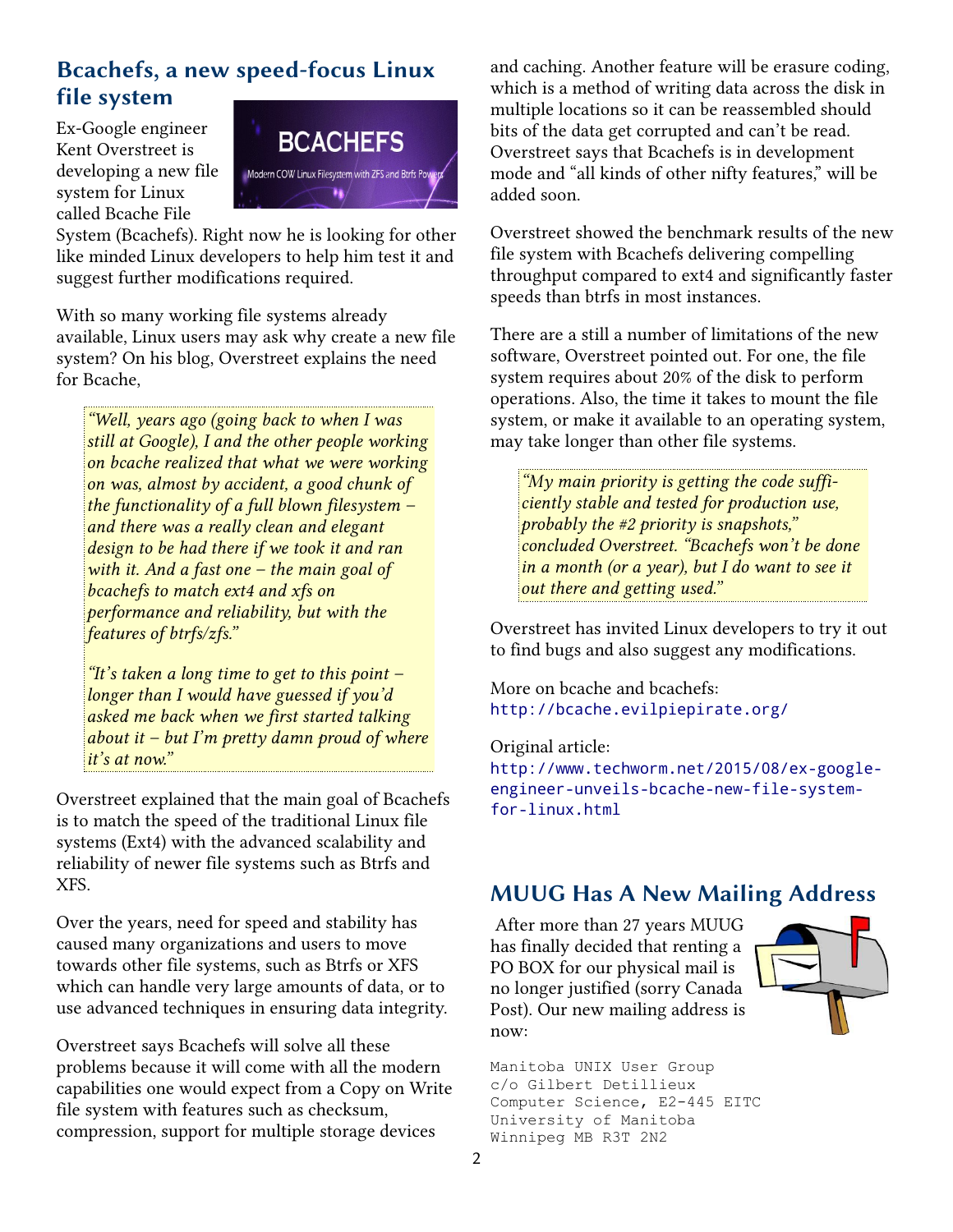# **Command One-Liners**

Here is an interesting compilation for command line one-liners compiled by Arturo Herrero from the UK:

#### [github.com/arturoherrero/command-line-one-liners](https://github.com/arturoherrero/command-line-one-liners)

Here are some of the ones I found interesting. They may be old hat for some of you!

Quickly rename a file

\$ mv filename.{old,new} \$ mv filename.{png,jpg}

Create a quick back-up copy of a file

\$ cp file.txt{,.bak}

Make less behave like tail -f

\$ less +F somelogfile

Create a script of the last executed command

\$ echo "!!" > script.sh

Runs previous command but replacing typos

\$ echo no typos

\$ ^typos^errors

Escape any command aliases

\$ alias ls="ls -a"  $$ \backslash$   $1s$ 

Make a directory creating intermediate directories

\$ mkdir -p a/long/directory/path

Execute a command at a given time

\$ echo "ls -l" | at midnight

Simple stopwatch

\$ time read  $<$ ctrl-d>

Quick access to the ascii table

\$ man ascii

Display a calendar

\$ cal 12 1984

What date was it yesterday or will it be tomorrow, etc...

\$ date -d yesterday

- \$ date -d tomorrow +%Y-%m-%d
- \$ date -d "7 days ago" +%Y-%m-%d

# **A timely reminder regarding the recent stock market turmoil...**



From xkcd: http://xkcd.com/1570/